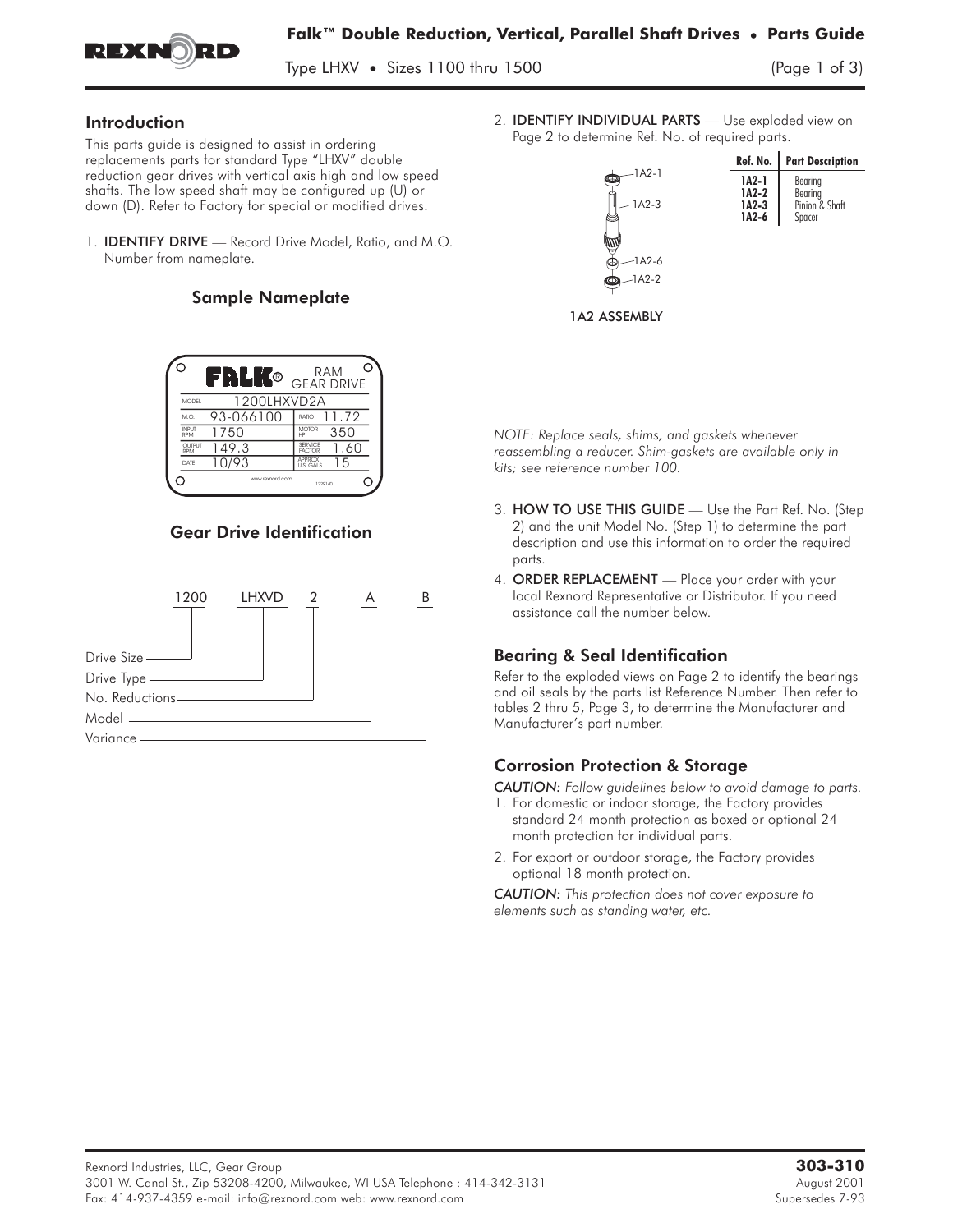## **Parts Guide • Falk™ Double Reduction, Vertical, Parallel Shaft Drives**

**REXNORD** 



**303-310** Rexnord Industries, LLC, Gear Group<br>3001 W. Canal St., Zip 53208-4200, Milwaukee, WI USA Telephone: 414-342-3131 August 2001 3001 W. Canal St., Zip 53208-4200, Milwaukee, WI USA Telephone: 414-342-3131 Fax: 414-937-4359 e-mail: info@rexnord.com web: www.rexnord.com